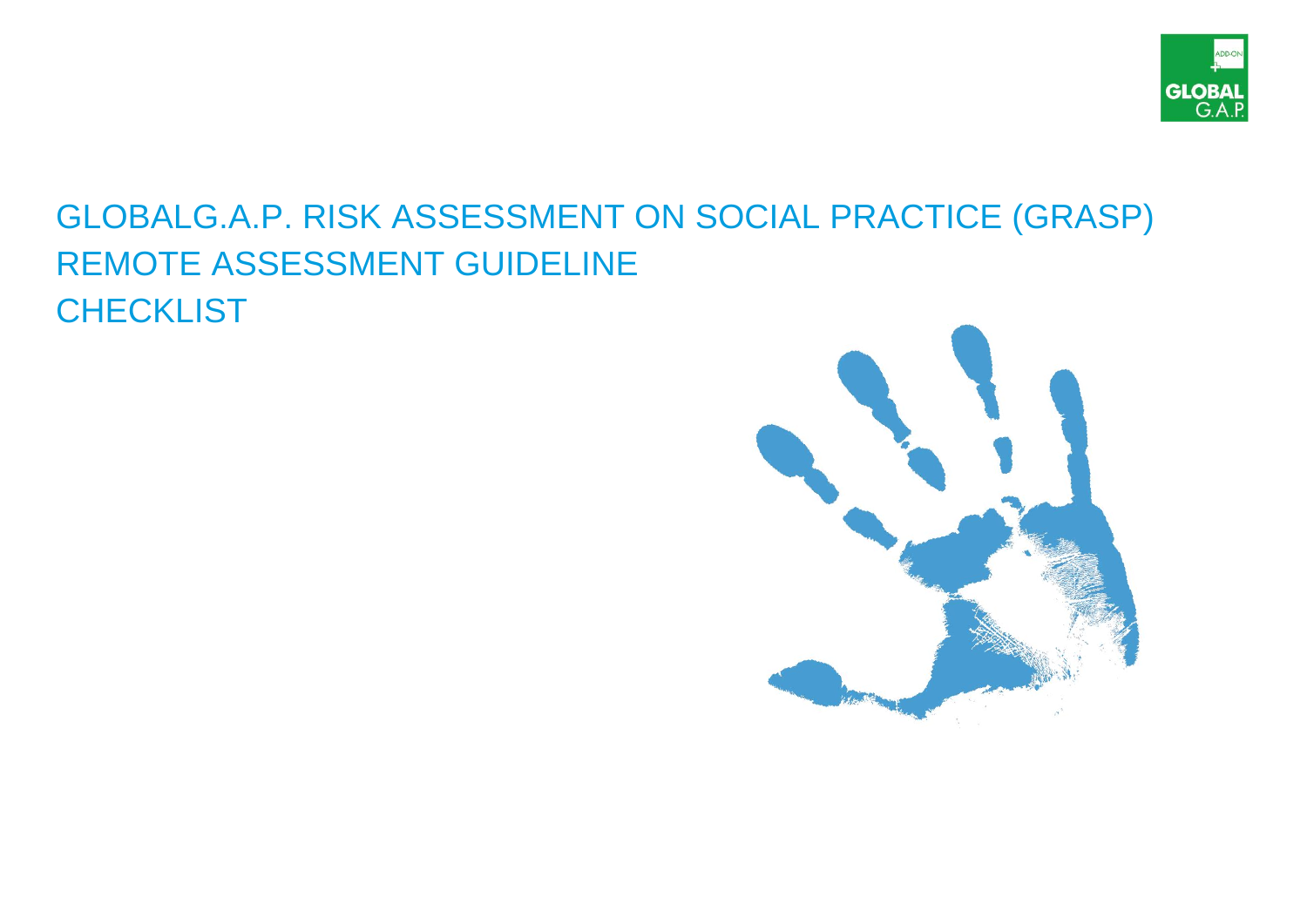

## **ANNEX "PROCEDURE GLOBALG.A.P. REMOTE FOR GRASP ADD-ON"**

The following guidelines complement the **document 'GLOBALG.A.P. Remote'.**

Please use the method indicated in each GRASP CPCC as defined by the respective ICON. Please be aware of exceptions.

CPCCs requiring **V – Visual assessment**

CPCCs requiring **I – Interview: any or a combination of these icons** 

CPCCs requiring **D – Off-Site records or documents check** In this category, some criteria require an online/live cross-checking reference. This is indicated in the CPCCs as a comment to the icon.

CPCCs requiring **X – Cross-checking data and information: indicated with an "X" and any combination of** 



CPCCs requiring **C – Challenging the content of the information: indicated in the CPCCs with a "C" and a comment on the challenge.**

**Contractor** 

Assessors: for details and rules on each category (V, I, D, X, and C) please always refer to the GLOBALG.A.P. Remote procedure.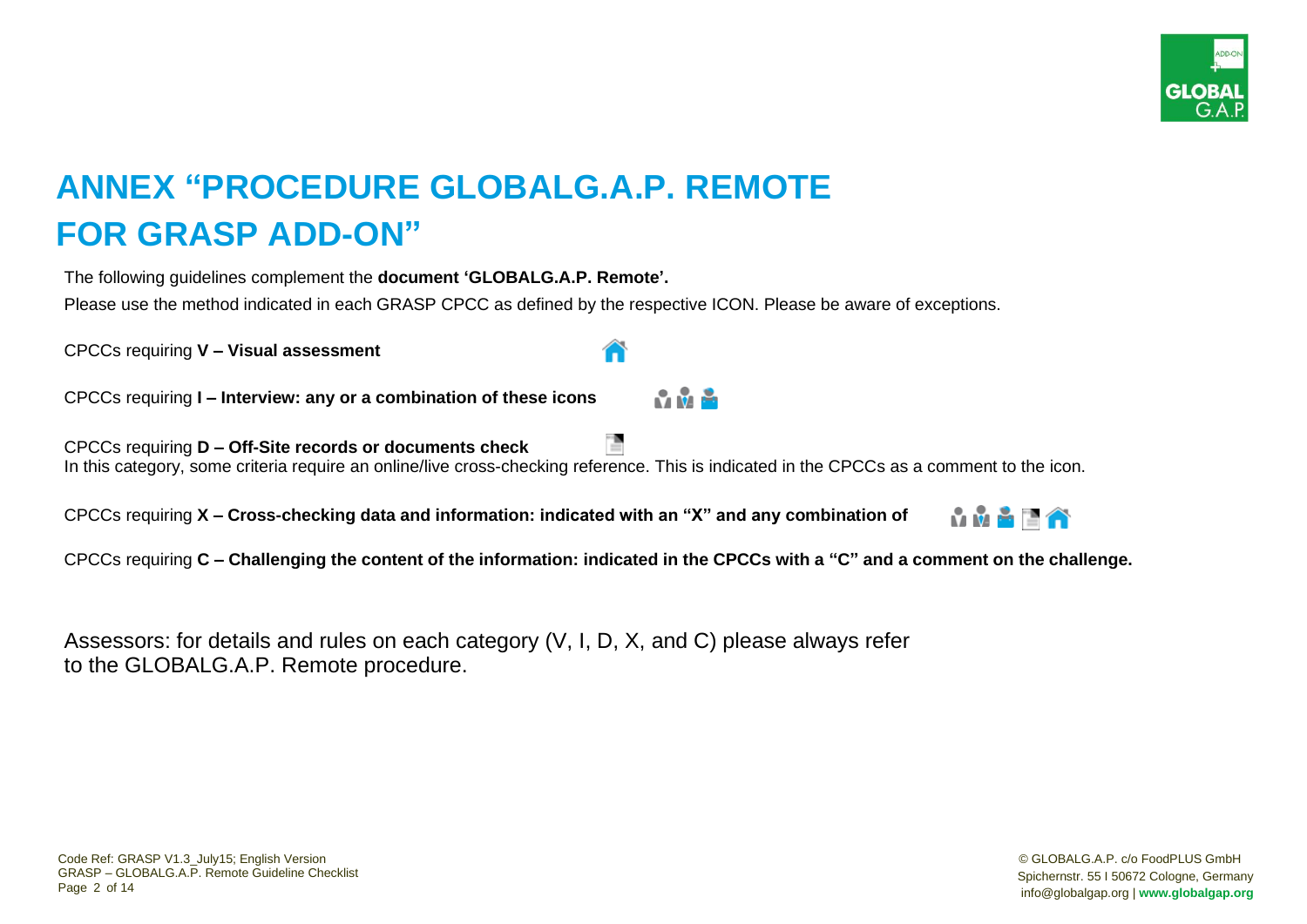

## GRASP CHECKLIST

| $N^{\circ}$ | <b>CONTROL POINT &amp; COMPLIANCE CRITERIA</b>                                                                                                                                                                                                                                                                                                                                                                                                                                                                                                                                                                                                                                                                                                                                                                                                              | <b>VERIFICATION</b> |   |   |                                                                                                                           |  |  |  |
|-------------|-------------------------------------------------------------------------------------------------------------------------------------------------------------------------------------------------------------------------------------------------------------------------------------------------------------------------------------------------------------------------------------------------------------------------------------------------------------------------------------------------------------------------------------------------------------------------------------------------------------------------------------------------------------------------------------------------------------------------------------------------------------------------------------------------------------------------------------------------------------|---------------------|---|---|---------------------------------------------------------------------------------------------------------------------------|--|--|--|
|             | <b>EMPLOYEES' REPRESENTATIVE(S)</b>                                                                                                                                                                                                                                                                                                                                                                                                                                                                                                                                                                                                                                                                                                                                                                                                                         |                     |   |   |                                                                                                                           |  |  |  |
|             | CP: Is there at least one employee or an employees' council to represent the interests of the staff to the management through regular meetings where labor issues are addressed?                                                                                                                                                                                                                                                                                                                                                                                                                                                                                                                                                                                                                                                                            |                     |   |   |                                                                                                                           |  |  |  |
|             | CC: Documentation demonstrates that an employees' representative(s) or an employees' council representing the interests of the employees to the management is elected or in<br>exceptional cases nominated by all employees and recognized by the management. The election or nomination takes place in the ongoing year or production period and is<br>communicated to all employees. This employees' representative(s) shall be aware of his/her/their role and rights and be able to discuss complaints and suggestions with the<br>management. Meetings between employees' representative(s) and management occur at accurate frequency. The dialogue taking place in such meetings is duly documented.<br>If a producer group member has less than 5 employees, it is allowed to have an employees' representative at the level of the producer group. |                     |   |   |                                                                                                                           |  |  |  |
| 1.1         | The election/nomination procedure has been defined and communicated to all employees.                                                                                                                                                                                                                                                                                                                                                                                                                                                                                                                                                                                                                                                                                                                                                                       | r e                 | X | C | Challenge how the procedure was communicated.                                                                             |  |  |  |
| 1.2         | Documentation shows that the election and the counting of votes were carried out fairly and<br>openly. In case of representative(s) not elected but nominated, there is a document justifying<br>why elections could not take place.                                                                                                                                                                                                                                                                                                                                                                                                                                                                                                                                                                                                                        | E                   |   | C | Challenge "fairly and openly" or reason for nomination instead.                                                           |  |  |  |
| 1.3         | The results of the election (name of employees' representative(s) or in case of council<br>composition of the council) were communicated to all employees.                                                                                                                                                                                                                                                                                                                                                                                                                                                                                                                                                                                                                                                                                                  | e a                 | X |   |                                                                                                                           |  |  |  |
| 1.4         | The election/nomination has taken place in the ongoing year or production period. The<br>representation is current (all elected/nominated person(s) according to the list still working for<br>the company).                                                                                                                                                                                                                                                                                                                                                                                                                                                                                                                                                                                                                                                | È                   |   |   |                                                                                                                           |  |  |  |
| 1.5         | The employees' representative(s) is/are recognized by the management and a job description<br>clearly defines his/her/their role and rights. The employees' representative(s) is/are aware of<br>his/her/their role and rights (in case of an employees' council, all members are interviewed).                                                                                                                                                                                                                                                                                                                                                                                                                                                                                                                                                             | e a                 | X | C | Challenge "awareness" of roles and rights and existence of job<br>description.                                            |  |  |  |
| 1.6         | There is documentary evidence of regular meetings at accurate frequency between the<br>employees' representative(s) and the management, where GRASP related issues are<br>addressed.                                                                                                                                                                                                                                                                                                                                                                                                                                                                                                                                                                                                                                                                        | P                   | X | C | Cross-check online with interview to RSGP and Employees'<br>representative.<br>Challenge what "accurate frequency" means. |  |  |  |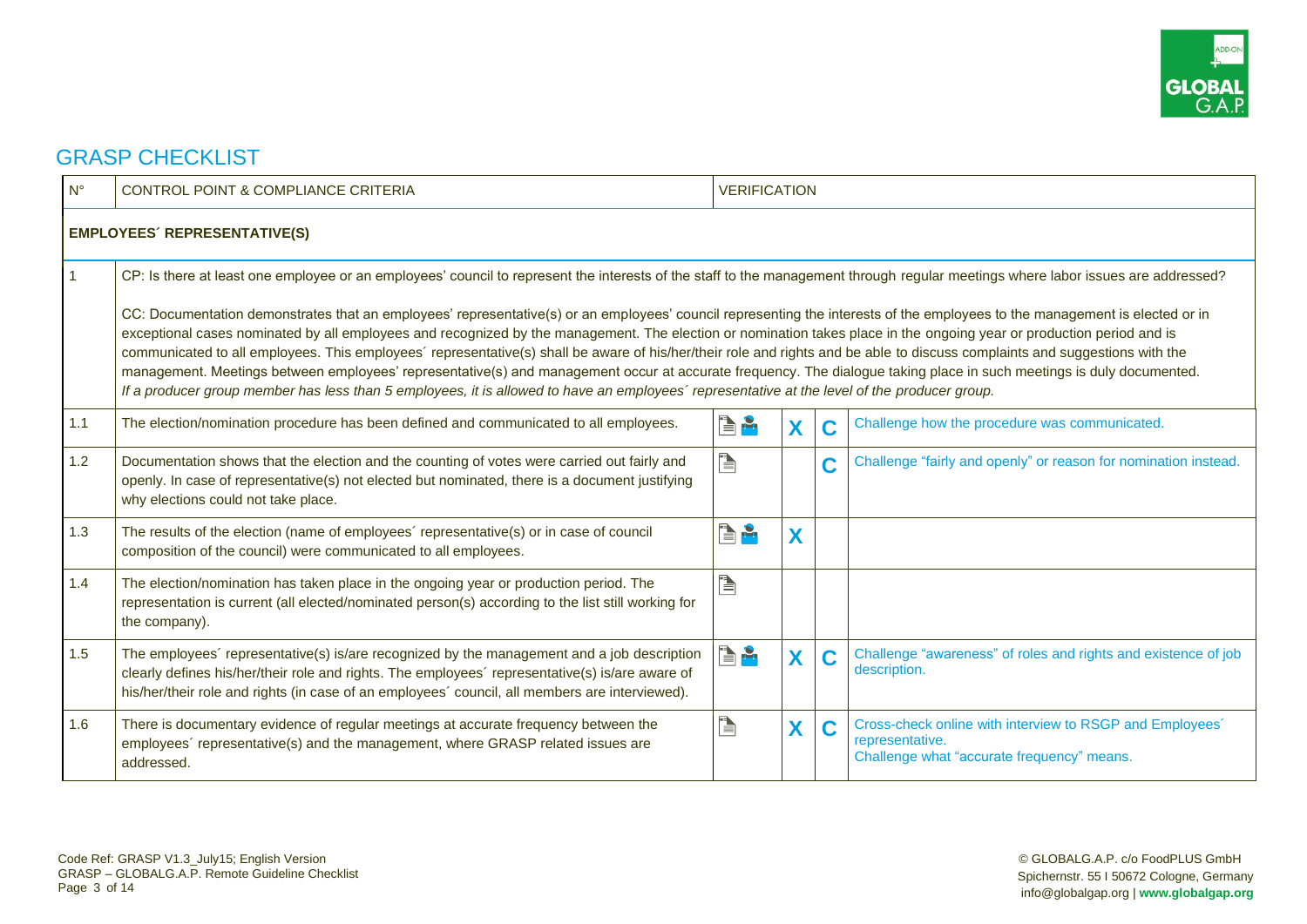

| $N^{\circ}$                | <b>CONTROL POINT &amp; COMPLIANCE CRITERIA</b>                                                                                                                                                                                                                                                                                                                                                                                                                                                              | <b>VERIFICATION</b> |  |   |                                                                                             |  |  |  |  |  |
|----------------------------|-------------------------------------------------------------------------------------------------------------------------------------------------------------------------------------------------------------------------------------------------------------------------------------------------------------------------------------------------------------------------------------------------------------------------------------------------------------------------------------------------------------|---------------------|--|---|---------------------------------------------------------------------------------------------|--|--|--|--|--|
| <b>COMPLAINT PROCEDURE</b> |                                                                                                                                                                                                                                                                                                                                                                                                                                                                                                             |                     |  |   |                                                                                             |  |  |  |  |  |
| $\overline{2}$             | CP: Is there a complaint and suggestion procedure available and implemented in the company through which employees can make a complaint or suggestion?                                                                                                                                                                                                                                                                                                                                                      |                     |  |   |                                                                                             |  |  |  |  |  |
|                            | CC: A complaint and suggestion procedure appropriate to the size of the company exists. The employees are regularly informed about its existence, complaints and suggestions can<br>be made without being penalized and are discussed in meetings between the employees' representative(s) and the management. The procedure specifies a timeframe to answer<br>complaints and suggestions and take corrective actions. Complaints, suggestions and their follow-up from the last 24 months are documented. |                     |  |   |                                                                                             |  |  |  |  |  |
| 2.1                        | A documented complaint and suggestion procedure is available, appropriate to the size of the<br>company.                                                                                                                                                                                                                                                                                                                                                                                                    | è                   |  |   |                                                                                             |  |  |  |  |  |
| 2.2                        | Employees are regularly and actively informed about the complaint and suggestion procedure.                                                                                                                                                                                                                                                                                                                                                                                                                 | <b>EA</b>           |  | C | Challenge how employees are "actively informed" (e.g. in the<br>case of language barriers). |  |  |  |  |  |
| 2.3                        | The procedure states clearly that employees will not be penalized for filing complaints or<br>suggestions.                                                                                                                                                                                                                                                                                                                                                                                                  | È                   |  |   |                                                                                             |  |  |  |  |  |
| 2.4                        | Complaints and suggestions are discussed in meetings between the employees'<br>representative(s) and the management.                                                                                                                                                                                                                                                                                                                                                                                        |                     |  | C | Challenge evidence of regular meetings.                                                     |  |  |  |  |  |
| 2.5                        | The procedure sets a timeframe to resolve complaints and suggestions (e.g. during the next<br>month).                                                                                                                                                                                                                                                                                                                                                                                                       | <b>EAAX</b>         |  |   |                                                                                             |  |  |  |  |  |
| 2.6                        | The complaints, suggestions and their follow-up are documented and available for the last 24<br>months.                                                                                                                                                                                                                                                                                                                                                                                                     | Þ                   |  | C | Cross-check online through interview with RSGP and<br>Employees' representative.            |  |  |  |  |  |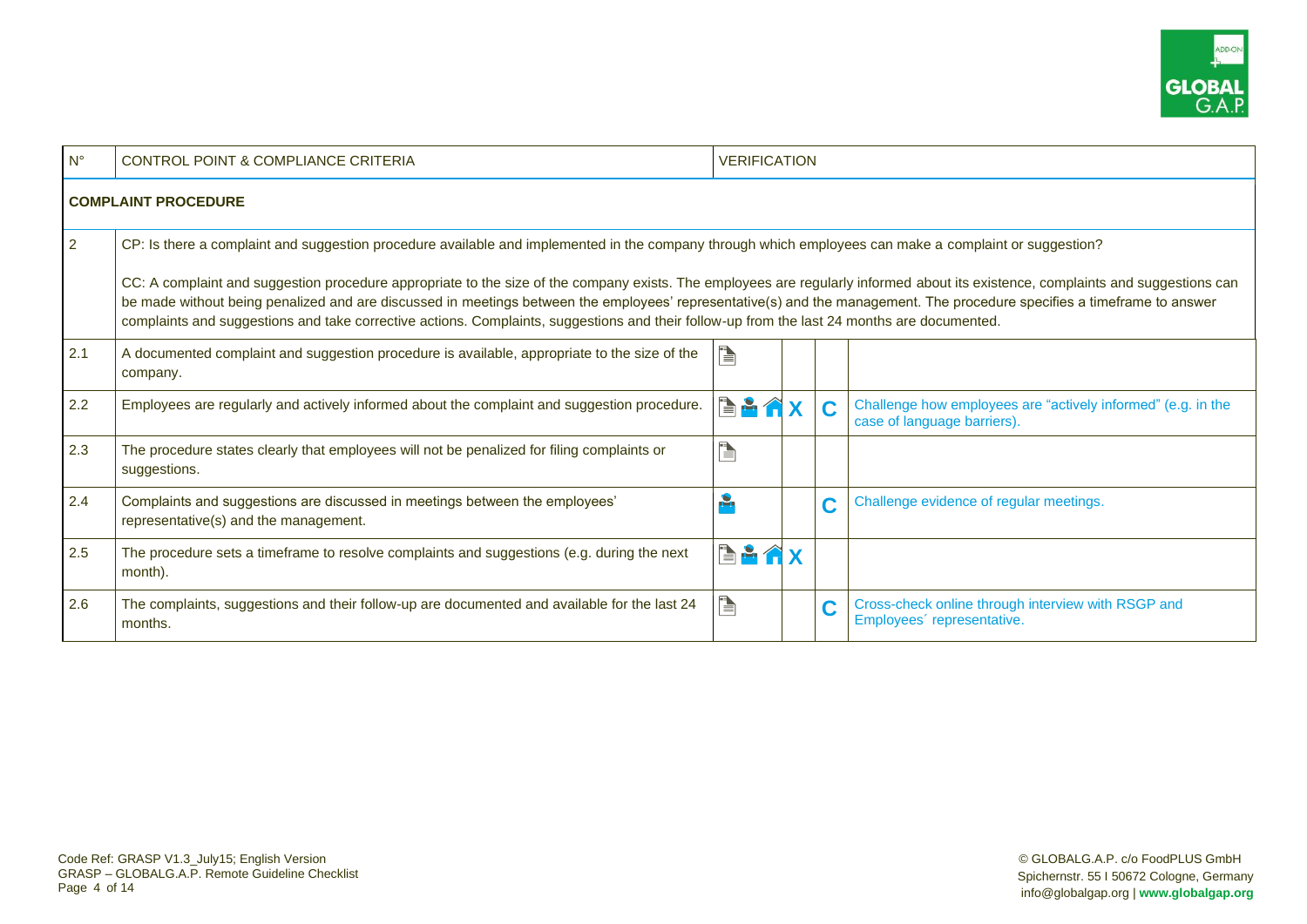

| $N^{\circ}$ | <b>CONTROL POINT &amp; COMPLIANCE CRITERIA</b>                                                                                                                                                                                                                                                                                                                                                                                                                                                                                                                                                                                                                                                                                                                                                                                                                                     | <b>VERIFICATION</b> |   |   |                                                                                                         |  |  |  |
|-------------|------------------------------------------------------------------------------------------------------------------------------------------------------------------------------------------------------------------------------------------------------------------------------------------------------------------------------------------------------------------------------------------------------------------------------------------------------------------------------------------------------------------------------------------------------------------------------------------------------------------------------------------------------------------------------------------------------------------------------------------------------------------------------------------------------------------------------------------------------------------------------------|---------------------|---|---|---------------------------------------------------------------------------------------------------------|--|--|--|
|             | <b>SELF-DECLARATION ON GOOD SOCIAL PRACTICES</b>                                                                                                                                                                                                                                                                                                                                                                                                                                                                                                                                                                                                                                                                                                                                                                                                                                   |                     |   |   |                                                                                                         |  |  |  |
| 3           | CP: Has a self-declaration on good social practice regarding human rights been signed by the management and the employees' representative(s) and has this been communicated to<br>the employees?                                                                                                                                                                                                                                                                                                                                                                                                                                                                                                                                                                                                                                                                                   |                     |   |   |                                                                                                         |  |  |  |
|             | CC: The management and the employees' representative(s) have signed, displayed and put in practice a self-declaration assuring good social practice and human rights of all<br>employees. This declaration contains at least the commitment to the ILO core labor conventions (ILO Conventions: 111 on discrimination, 138 and 182 on minimum age and child<br>labor, 29 and 105 on forced labor, 87 on freedom of association, 98 on the right to organize and collective bargaining, 100 on equal remuneration and 99 on minimum wage) and<br>transparent and non-discriminative hiring procedures and the complaint procedure. The self-declaration states that the employees' representative(s) can file complaints without<br>personal sanctions. The employees have been informed about the self-declaration and it is revised at least every 3 years or whenever necessary. |                     |   |   |                                                                                                         |  |  |  |
| 3.1         | The declaration is complete and contains at least all points referred to ILO core labor<br>conventions.                                                                                                                                                                                                                                                                                                                                                                                                                                                                                                                                                                                                                                                                                                                                                                            | È                   |   |   |                                                                                                         |  |  |  |
| 3.2         | The declaration has been signed by the management and by the employees'<br>representative(s).                                                                                                                                                                                                                                                                                                                                                                                                                                                                                                                                                                                                                                                                                                                                                                                      | È                   |   |   |                                                                                                         |  |  |  |
| 3.3         | The declaration is actively communicated to the employees (e.g. displayed on the production<br>site/in the handling unit/management office or attached to the working contract, information at<br>meetings etc.).                                                                                                                                                                                                                                                                                                                                                                                                                                                                                                                                                                                                                                                                  | b A                 | X | C | Challenge how the declaration is "actively communicated" (e.g.<br>in the case of language barriers).    |  |  |  |
| 3.4         | The management, the responsible person for the implementation of GRASP and the<br>employees' representative(s) know the content of the declaration and confirm that it is put into<br>practice.                                                                                                                                                                                                                                                                                                                                                                                                                                                                                                                                                                                                                                                                                    | <b>PINNX</b>        |   | C | Challenge the employee representative's familiarity with his/her<br>roles and rights.                   |  |  |  |
| 3.5         | It is stated that the employees' representative(s) can file complaints without personal<br>sanctions.                                                                                                                                                                                                                                                                                                                                                                                                                                                                                                                                                                                                                                                                                                                                                                              | è                   |   | C | Challenge the employee representative's knowledge of this<br>right.                                     |  |  |  |
| 3.6         | The declaration is checked and revised at least every 3 years or whenever necessary.                                                                                                                                                                                                                                                                                                                                                                                                                                                                                                                                                                                                                                                                                                                                                                                               | E v                 |   | C | Challenge the information about the declaration's last revision<br>and possible reasons for a revision. |  |  |  |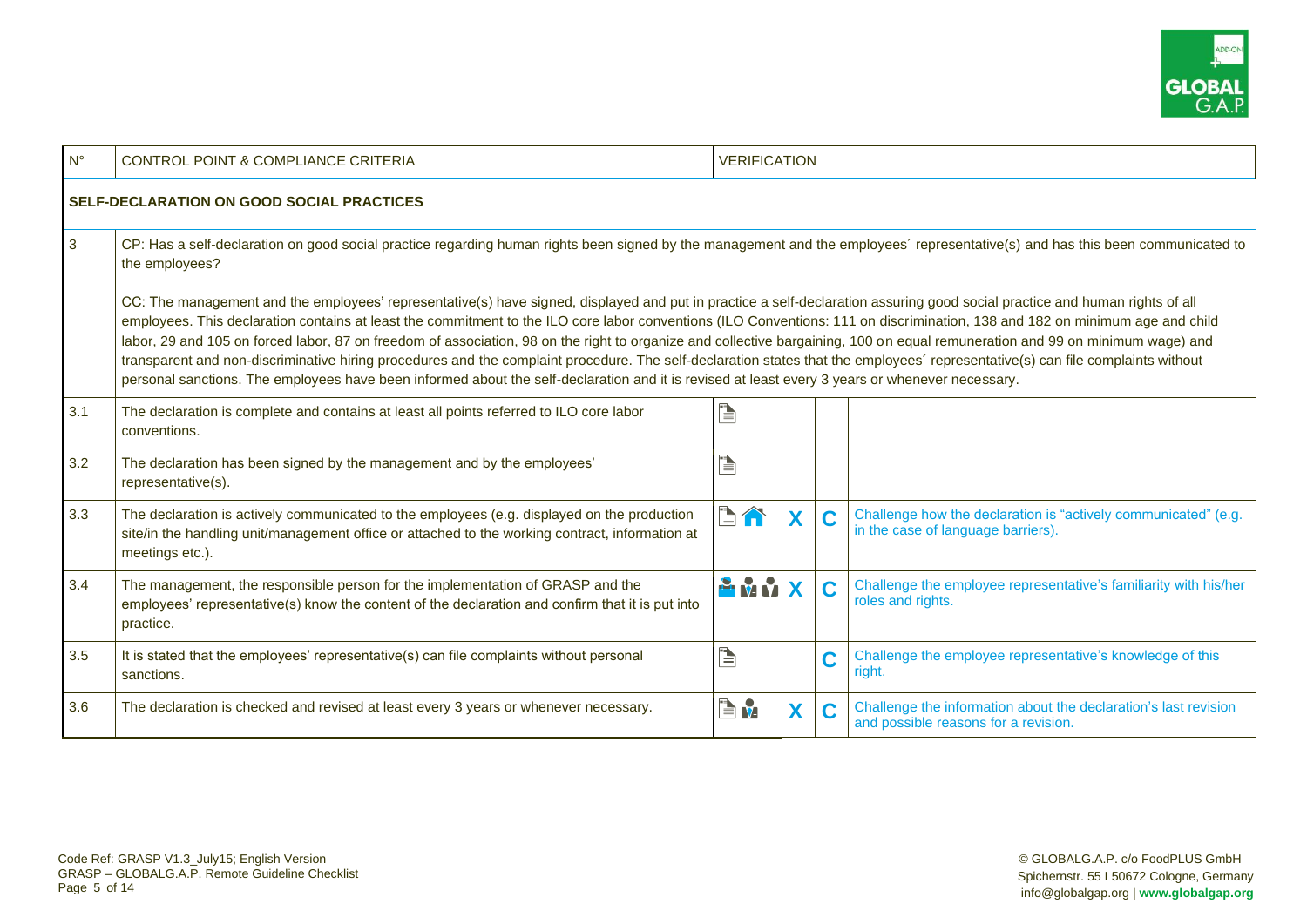

| $N^{\circ}$    | <b>CONTROL POINT &amp; COMPLIANCE CRITERIA</b>                                                                                                                                                                                                                                                                                                                                                                                                                                                                                                                                                                                                                                                         | <b>VERIFICATION</b> |   |                                                                                                                                |  |  |  |
|----------------|--------------------------------------------------------------------------------------------------------------------------------------------------------------------------------------------------------------------------------------------------------------------------------------------------------------------------------------------------------------------------------------------------------------------------------------------------------------------------------------------------------------------------------------------------------------------------------------------------------------------------------------------------------------------------------------------------------|---------------------|---|--------------------------------------------------------------------------------------------------------------------------------|--|--|--|
|                | <b>ACCESS TO NATIONAL LABOUR REGULATIONS</b>                                                                                                                                                                                                                                                                                                                                                                                                                                                                                                                                                                                                                                                           |                     |   |                                                                                                                                |  |  |  |
| $\overline{4}$ | CP: Do the person responsible for the implementation of GRASP (RGSP) and the employees' representative(s) have knowledge of or access to recent national labor regulations?<br>CC: The person responsible for implementation of GRASP (RGSP) and the employees' representative(s) have knowledge of or access to national labor regulations, such as gross<br>and minimum wages, working hours, trade union membership, anti-discrimination, child labor, labor contracts, holiday and maternity leave. Both the RGSP and the employees'<br>representative(s) know the essential points of working conditions in agriculture as formulated in the applicable GRASP National Interpretation Guidelines. |                     |   |                                                                                                                                |  |  |  |
| 4.1            | The RGSP provides the employees' representative(s) with the valid labor regulations (e.g. the<br><b>GRASP National Interpretation Guidelines).</b>                                                                                                                                                                                                                                                                                                                                                                                                                                                                                                                                                     | <b>EANX</b>         | C | Challenge the way of providing the information (how, when,<br>latest updates).                                                 |  |  |  |
| 4.2            | RGSP and employees' representative(s) have knowledge about or access to the valid labor<br>regulations on gross and minimum wages and deductions from wages.                                                                                                                                                                                                                                                                                                                                                                                                                                                                                                                                           | <b>BAM</b>          | C | Challenge "access," esp. availability: If electronical/online, is<br>there a workplace device for the employee representative? |  |  |  |
| 4.3            | RGSP and employees' representative(s) have knowledge about or access to the valid labor<br>regulations on working hours.                                                                                                                                                                                                                                                                                                                                                                                                                                                                                                                                                                               | <b>EANX</b>         | C | Challenge "access," esp. availability: If electronical/online, is<br>there a workplace device for the employee representative? |  |  |  |
| 4.4            | RGSP and employees' representative(s) have knowledge about or access to the valid labor<br>regulations on freedom of association and right to collective bargaining.                                                                                                                                                                                                                                                                                                                                                                                                                                                                                                                                   | <b>BANX</b>         | C | Challenge "access," esp. availability: If electronical/online, is<br>there a workplace device for the employee representative? |  |  |  |
| 4.5            | RGSP and employees' representative(s) have knowledge about or access to the valid labor<br>regulations on anti-discrimination.                                                                                                                                                                                                                                                                                                                                                                                                                                                                                                                                                                         | <b>RAMX</b>         | C | Challenge "access," esp. availability: If electronical/online, is<br>there a workplace device for the employee representative? |  |  |  |
| 4.6            | RGSP and employees' representative(s) have knowledge about or access to the valid labor<br>regulations on child labor and minimum age of working.                                                                                                                                                                                                                                                                                                                                                                                                                                                                                                                                                      | <b>EENX</b>         | C | Challenge "access," esp. availability: If electronical/online, is<br>there a workplace device for the employee representative? |  |  |  |
| 4.7            | RGSP and employees' representative(s) have knowledge about or access to the valid labor<br>regulations on holiday and maternity leave.                                                                                                                                                                                                                                                                                                                                                                                                                                                                                                                                                                 | <b>EAN</b>          | C | Challenge "access," esp. availability: If electronical/online, is<br>there a workplace device for the employee representative? |  |  |  |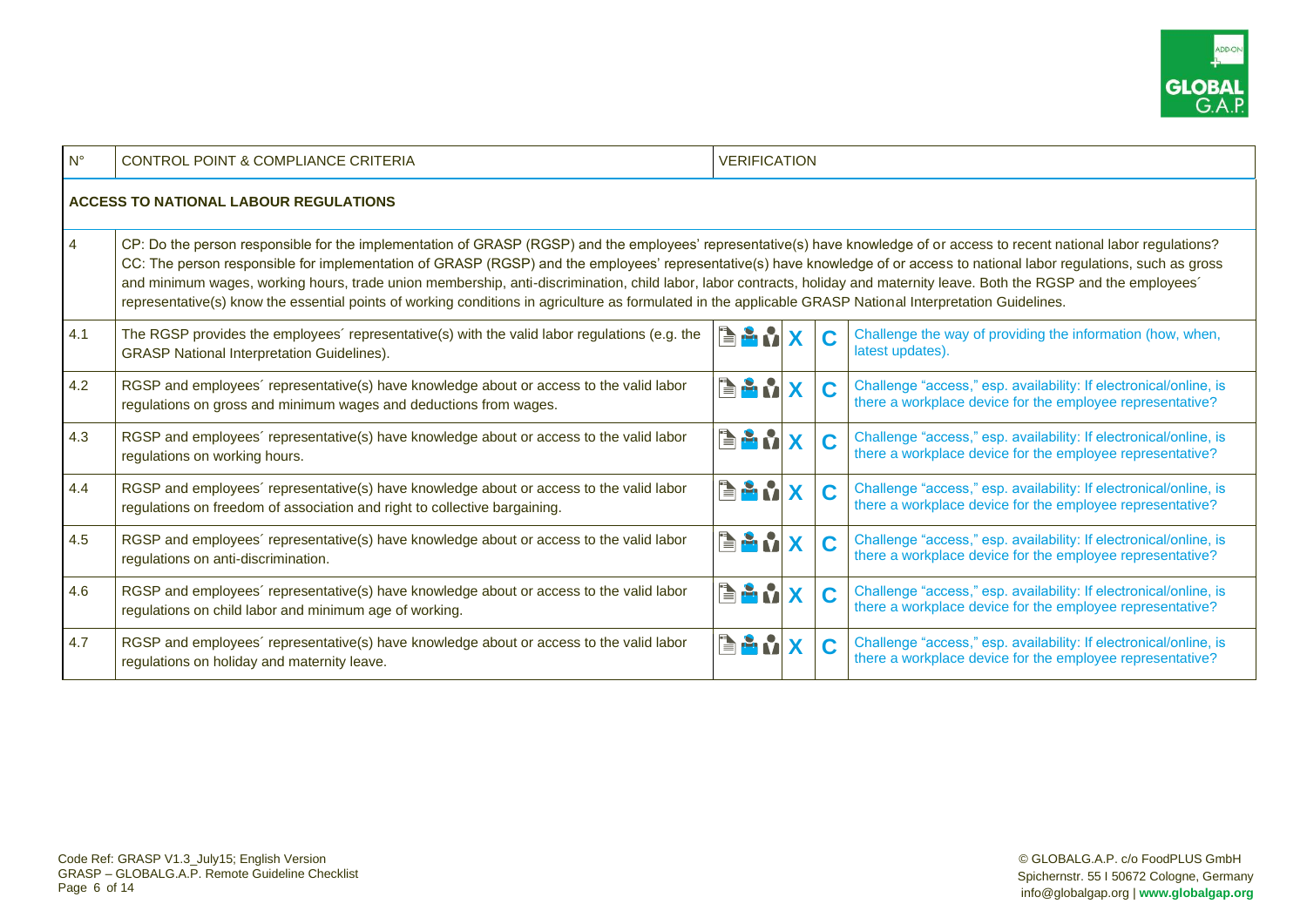

| $N^{\circ}$                                                                                                                                                                                                                                                                                                                                                                                                                                                                                                                                                                                                                                                                                                                                                                                                                                                                                                                                                                                                                                                                                                                                                       | <b>VERIFICATION</b><br><b>CONTROL POINT &amp; COMPLIANCE CRITERIA</b>                                                                                                                                                     |   |   |   |                                                                                                                     |  |  |  |
|-------------------------------------------------------------------------------------------------------------------------------------------------------------------------------------------------------------------------------------------------------------------------------------------------------------------------------------------------------------------------------------------------------------------------------------------------------------------------------------------------------------------------------------------------------------------------------------------------------------------------------------------------------------------------------------------------------------------------------------------------------------------------------------------------------------------------------------------------------------------------------------------------------------------------------------------------------------------------------------------------------------------------------------------------------------------------------------------------------------------------------------------------------------------|---------------------------------------------------------------------------------------------------------------------------------------------------------------------------------------------------------------------------|---|---|---|---------------------------------------------------------------------------------------------------------------------|--|--|--|
|                                                                                                                                                                                                                                                                                                                                                                                                                                                                                                                                                                                                                                                                                                                                                                                                                                                                                                                                                                                                                                                                                                                                                                   | <b>WORKING CONTRACTS</b>                                                                                                                                                                                                  |   |   |   |                                                                                                                     |  |  |  |
| $\overline{5}$<br>CP: Can valid copies of working contracts be shown for the employees? Are the working contracts compliant with applicable legislation and/or collective bargaining agreements and<br>do they indicate at least full names, nationality, a job description, date of birth, date of entry, the regular working time, wage and the period of employment? Have they been signed by<br>both the employee and the employer?<br>CC: For every employee, a contract can be shown to the assessor on request on a sample basis. The contracts correspond with the applicable legislation and/or collective bargaining<br>agreements. Both the employees as well as the employer have signed them. Records contain at least full names, nationality, a job description, date of birth, date of entry, the regular<br>working time, wage and the period of employment (e.g. permanent, period or day laborer etc.) and for non-national employees their legal status and working permit. The contract does<br>not show contradiction to the self-declaration on good social practices. Records of the employees must be accessible for at least 24 months. |                                                                                                                                                                                                                           |   |   |   |                                                                                                                     |  |  |  |
| 5.1                                                                                                                                                                                                                                                                                                                                                                                                                                                                                                                                                                                                                                                                                                                                                                                                                                                                                                                                                                                                                                                                                                                                                               | Random checks show availability of written contracts for all employees signed by both parties.                                                                                                                            | P | X | C | Cross-check online: Verify that the documents checked off-site<br>belong to actual employees.                       |  |  |  |
|                                                                                                                                                                                                                                                                                                                                                                                                                                                                                                                                                                                                                                                                                                                                                                                                                                                                                                                                                                                                                                                                                                                                                                   |                                                                                                                                                                                                                           |   |   |   | Challenge: Check each type of contract, incl. legal status and<br>information about bargaining agreements.          |  |  |  |
| 5.2                                                                                                                                                                                                                                                                                                                                                                                                                                                                                                                                                                                                                                                                                                                                                                                                                                                                                                                                                                                                                                                                                                                                                               | There is evidence that the employees have the correct contract according to national<br>legislation and/or collective bargaining agreements (as stipulated in the applicable GRASP<br>National Interpretation Guideline). | È | Χ | C | Cross-check online: Verify that the documents checked off-site<br>belong to actual employees.                       |  |  |  |
|                                                                                                                                                                                                                                                                                                                                                                                                                                                                                                                                                                                                                                                                                                                                                                                                                                                                                                                                                                                                                                                                                                                                                                   |                                                                                                                                                                                                                           |   |   |   | Challenge information on bargaining agreements.                                                                     |  |  |  |
| 5.3                                                                                                                                                                                                                                                                                                                                                                                                                                                                                                                                                                                                                                                                                                                                                                                                                                                                                                                                                                                                                                                                                                                                                               | The working contracts include at least basic information on the employee's name, date of birth<br>and nationality according to the applicable GRASP National Interpretation Guideline.                                    | E | X | C | Cross-check online: Verify that the documents checked off-site<br>belong to actual employees.                       |  |  |  |
|                                                                                                                                                                                                                                                                                                                                                                                                                                                                                                                                                                                                                                                                                                                                                                                                                                                                                                                                                                                                                                                                                                                                                                   |                                                                                                                                                                                                                           |   |   |   | Challenge: Check each type of contract, incl. legal status and<br>information about bargaining agreements.          |  |  |  |
| 5.4                                                                                                                                                                                                                                                                                                                                                                                                                                                                                                                                                                                                                                                                                                                                                                                                                                                                                                                                                                                                                                                                                                                                                               | The working contracts or attachments to the contracts include basic information on the<br>contract period (e.g. permanent, period or day laborer etc.), the wage, working hours, breaks,                                  | È | X | C | Cross-check online: Verify that the documents checked off-site<br>belong to actual employees.                       |  |  |  |
|                                                                                                                                                                                                                                                                                                                                                                                                                                                                                                                                                                                                                                                                                                                                                                                                                                                                                                                                                                                                                                                                                                                                                                   | and a basic job description.                                                                                                                                                                                              |   |   |   | Challenge: Check each type of contract, incl. legal status and<br>information about bargaining agreements.          |  |  |  |
| 5.5                                                                                                                                                                                                                                                                                                                                                                                                                                                                                                                                                                                                                                                                                                                                                                                                                                                                                                                                                                                                                                                                                                                                                               | In the contract, there is no contradiction to the self-declaration on good social practice.                                                                                                                               | È |   | C | Cross-check online: Verify that documents checked off-site<br>belong to actual employees and with self-declaration. |  |  |  |
| 5.6                                                                                                                                                                                                                                                                                                                                                                                                                                                                                                                                                                                                                                                                                                                                                                                                                                                                                                                                                                                                                                                                                                                                                               | If non-national employees are working for the company, records indicate their legal status for<br>being employed by the company. A respective working permit is available.                                                | È | X | C | Cross-check online: Verify that documents checked off-site<br>belong to actual employees.                           |  |  |  |
|                                                                                                                                                                                                                                                                                                                                                                                                                                                                                                                                                                                                                                                                                                                                                                                                                                                                                                                                                                                                                                                                                                                                                                   |                                                                                                                                                                                                                           |   |   |   | Challenge that the working permit is current.                                                                       |  |  |  |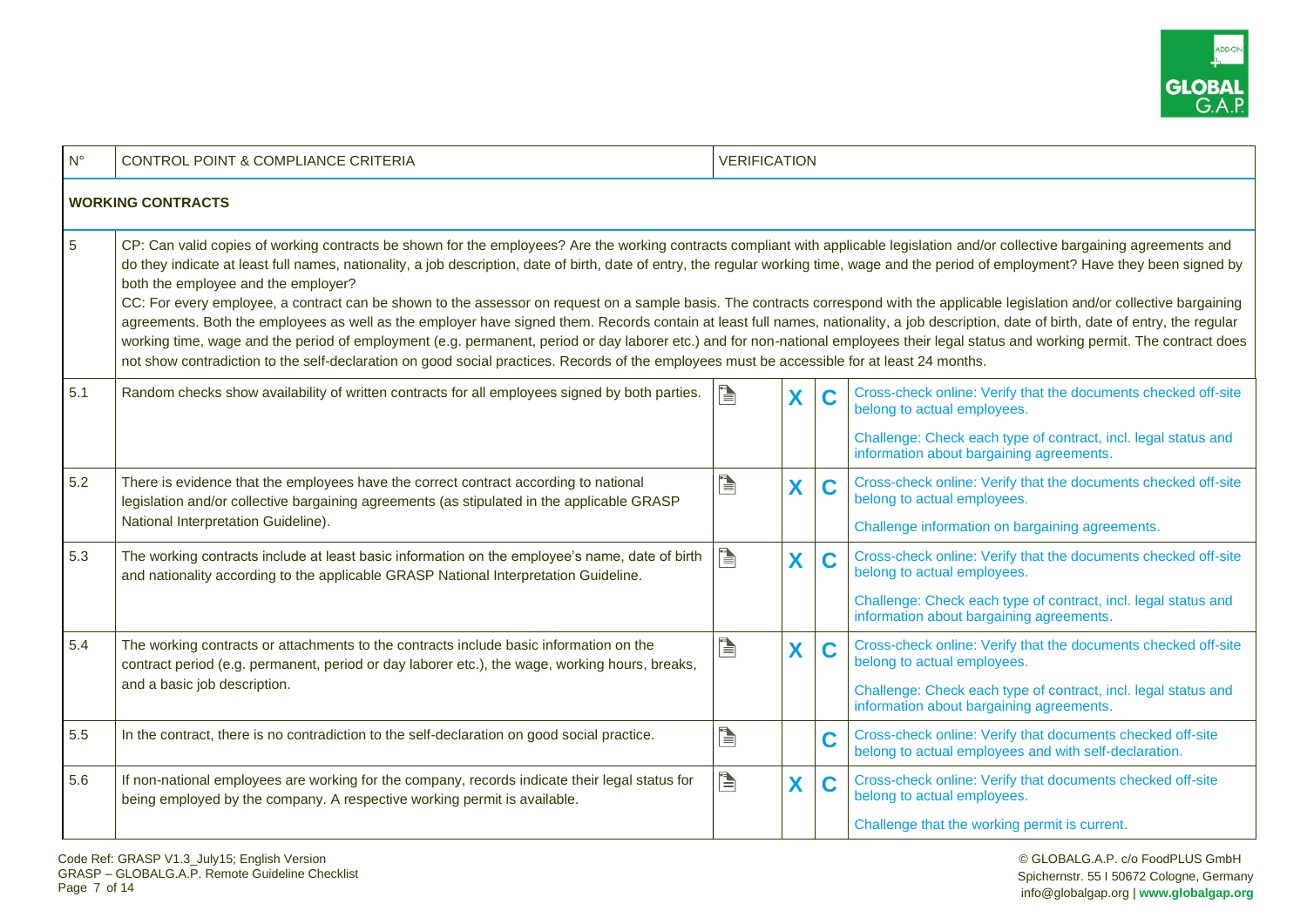

| $N^{\circ}$     | <b>CONTROL POINT &amp; COMPLIANCE CRITERIA</b>                                                                                                                                                                                                                                                                                              | <b>VERIFICATION</b> |   |                                                                                                                                                                                                   |  |  |
|-----------------|---------------------------------------------------------------------------------------------------------------------------------------------------------------------------------------------------------------------------------------------------------------------------------------------------------------------------------------------|---------------------|---|---------------------------------------------------------------------------------------------------------------------------------------------------------------------------------------------------|--|--|
| 5.7             | Records of the employees must be accessible for at least 24 months.                                                                                                                                                                                                                                                                         | È                   | X | Cross-check online: Verify that documents checked off-site<br>belong to actual employees. Verify the dates of filing records.                                                                     |  |  |
| <b>PAYSLIPS</b> |                                                                                                                                                                                                                                                                                                                                             |                     |   |                                                                                                                                                                                                   |  |  |
| 6               | CP: Is there documented evidence indicating regular payment of salaries corresponding to the contract clause?                                                                                                                                                                                                                               |                     |   |                                                                                                                                                                                                   |  |  |
|                 | CC: The employer shows adequate documentation of the regular salary transfer (e.g. employee's signature on pay slip, bank transfer). Employees sign or receive copies of pay<br>slips/pay register that make the payment transparent and comprehensible for them. Regular payment of the employees during the last 24 months is documented. |                     |   |                                                                                                                                                                                                   |  |  |
| 6.1             | Documented evidence that the payment is made in defined intervals (e.g. pay slips or pay<br>registers) is available for the employees (random checks).                                                                                                                                                                                      | È                   | X | Cross-check online: Verify that documents checked off-site<br>belong to actual employees.                                                                                                         |  |  |
|                 |                                                                                                                                                                                                                                                                                                                                             |                     |   | Challenge availability to employees and potential language<br>barriers of information. Ask employee representative to cross-<br>check.                                                            |  |  |
| 6.2             | Pay slips or pay registers indicate that payments are made in accordance with the working<br>contracts (e.g. employee's signature on pay slips, bank<br>transfer etc.).                                                                                                                                                                     | È                   | X | Cross-check online: Verify that documents checked off-site<br>C<br>belong to actual employees. Cross-check with employees'<br>contracts.                                                          |  |  |
|                 |                                                                                                                                                                                                                                                                                                                                             |                     |   | Challenge: Is there a process by which employees can confirm<br>correct payment?                                                                                                                  |  |  |
| 6.3             | The records of payments are kept for at least 24 months.                                                                                                                                                                                                                                                                                    | È                   | X | Cross-check online in interview with RSGP and the employee<br>representative where documents are filed and request evidence<br>of accessibility to the employees. Verify dates of filing records. |  |  |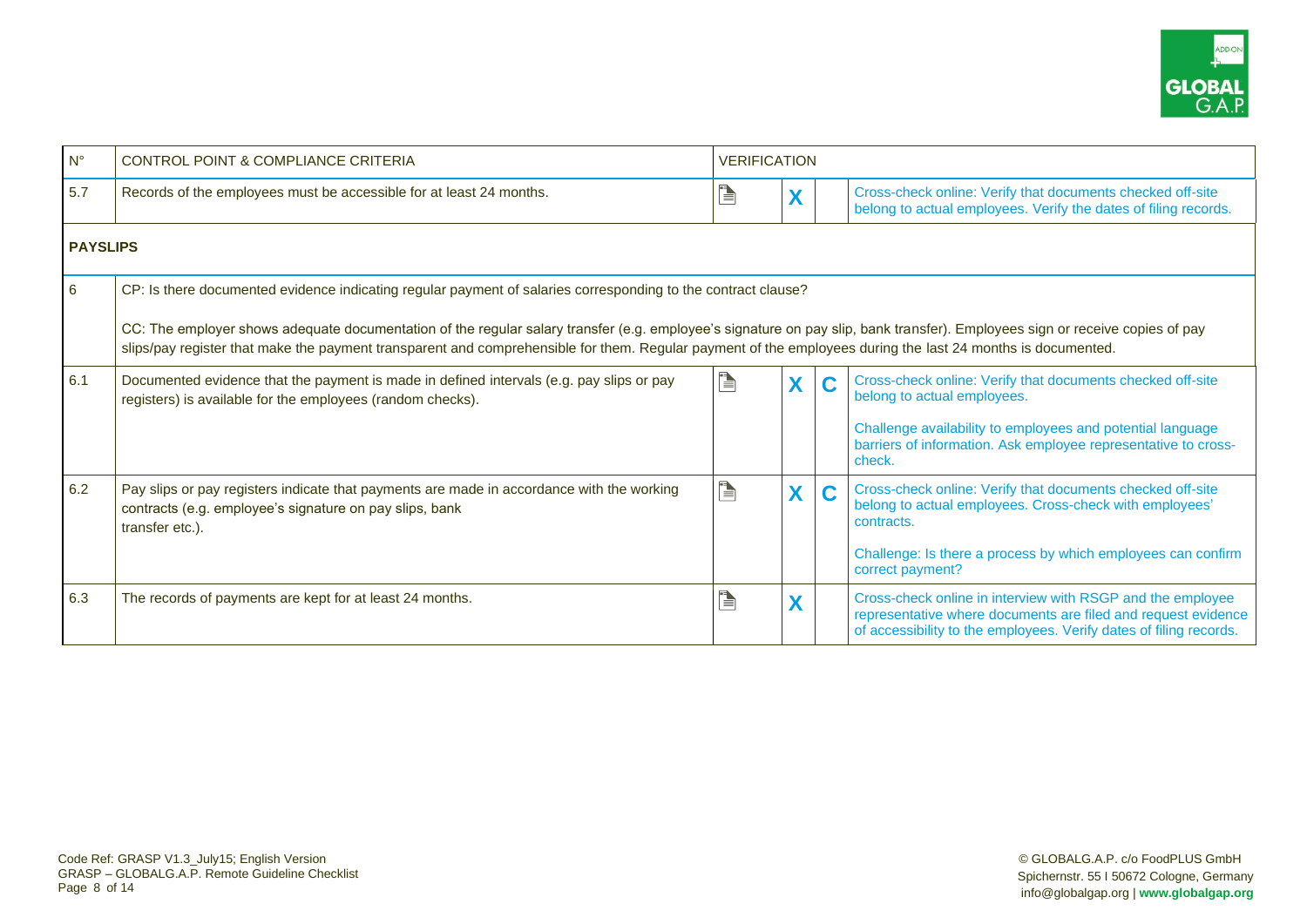

| $N^{\circ}$    | <b>CONTROL POINT &amp; COMPLIANCE CRITERIA</b>                                                                                                                                                                                                                                                                                                                                                                                                                                                                                             | <b>VERIFICATION</b> |   |   |                                                                                                                                                                                                              |  |  |
|----------------|--------------------------------------------------------------------------------------------------------------------------------------------------------------------------------------------------------------------------------------------------------------------------------------------------------------------------------------------------------------------------------------------------------------------------------------------------------------------------------------------------------------------------------------------|---------------------|---|---|--------------------------------------------------------------------------------------------------------------------------------------------------------------------------------------------------------------|--|--|
| <b>WAGES</b>   |                                                                                                                                                                                                                                                                                                                                                                                                                                                                                                                                            |                     |   |   |                                                                                                                                                                                                              |  |  |
| $\overline{7}$ | CP: Do pay slips/pay registers indicate the conformity of payment with at least legal regulations and/or collective bargaining agreements?<br>CC: Wages and overtime payment documented on the pay slips/pay registers indicate compliance with legal regulations (minimum wages) and/or collective bargaining agreements<br>as specified in the GRASP National Interpretation Guideline. If payment is calculated per unit, employees shall be able to gain at least the legal minimum wage (on average) within<br>regular working hours. |                     |   |   |                                                                                                                                                                                                              |  |  |
| 7.1            | Pay slips or pay registers give clear indication on the number of compensated working time or<br>harvested amount including overtime (hours/days).                                                                                                                                                                                                                                                                                                                                                                                         | $\blacksquare$      | X | C | Cross-check online: Verify that documents checked off-site<br>belong to actual employees.<br>Challenge: Compare information of pay register with copy of<br>pay slips and dates of the time recording.       |  |  |
| 7.2            | Wages and overtime payments as shown in the records are according to the contracts and<br>indicate compliance with national labor regulations (minimum wages), and/or collective<br>bargaining agreements as specified in the GRASP National Interpretation Guideline.                                                                                                                                                                                                                                                                     | è                   | X | C | Cross-check online: Verify that documents checked off-site<br>belong to actual employees.<br>Challenge: Compare information of management's pay register<br>with copy of pay slips received by the employee. |  |  |
| 7.3            | Independently from the calculation unit, pay slips/pay registers document that employees gain<br>in average at least the legal minimum wage within regular working times (especially check<br>when piece-rate is implemented). If there are deductions from salaries and employees are<br>being paid below minimum wage, the deductions must be justified in writing.                                                                                                                                                                      | Þ                   | X | C | Cross-check online: Verify that documents checked off-site<br>belong to actual employees.<br>Challenge by making calculations.                                                                               |  |  |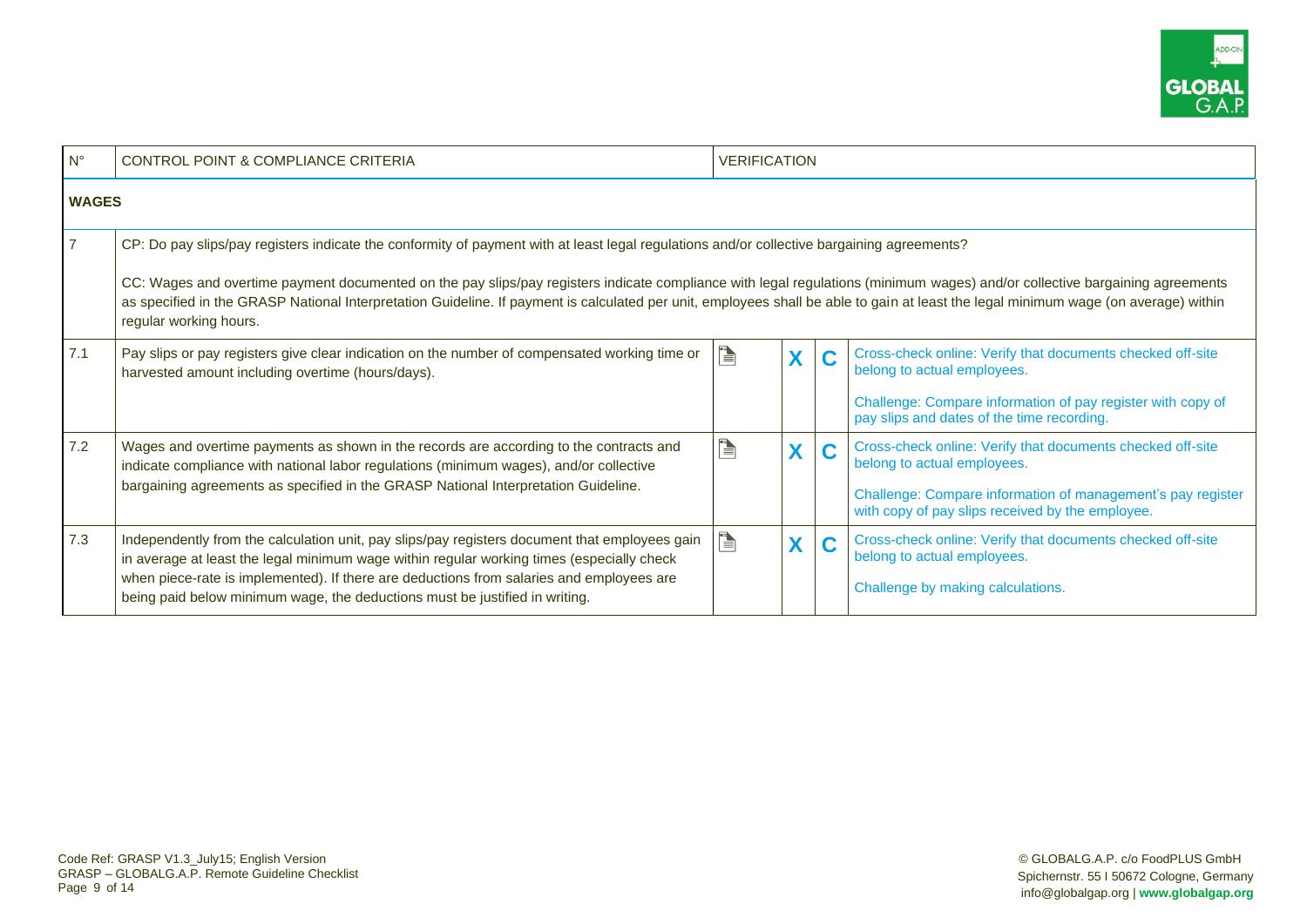

| $N^{\circ}$ | <b>CONTROL POINT &amp; COMPLIANCE CRITERIA</b>                                                                                                                                                                                                                                                                                                                                                                                                                                                                    | <b>VERIFICATION</b> |   |   |                                                                                                                                                                                                        |  |  |  |
|-------------|-------------------------------------------------------------------------------------------------------------------------------------------------------------------------------------------------------------------------------------------------------------------------------------------------------------------------------------------------------------------------------------------------------------------------------------------------------------------------------------------------------------------|---------------------|---|---|--------------------------------------------------------------------------------------------------------------------------------------------------------------------------------------------------------|--|--|--|
|             | <b>NON-EMPLOYMENT OF MINORS</b>                                                                                                                                                                                                                                                                                                                                                                                                                                                                                   |                     |   |   |                                                                                                                                                                                                        |  |  |  |
| -8          | CP: Do records indicate that no minors are employed at the company?<br>CC: Records indicate compliance with national legislation regarding minimum age of employment. If not covered by national legislation, children below the age of 15 are not<br>employed.<br>If children-as core family members-are working at the company, they are not engaged in work that is dangerous to their health and safety, jeopardizes their development, or prevents<br>them from finishing their compulsory school education. |                     |   |   |                                                                                                                                                                                                        |  |  |  |
| 8.1         | Dates of birth on the records show that no employee is aged below the legal minimum age of<br>employment or, if not specified in the GRASP National Interpretation Guideline, under the age<br>of 15.                                                                                                                                                                                                                                                                                                             | Þ                   | X | C | Cross-check online: Verify that documents checked off-site<br>belong to actual employees.<br>Challenge: Interview the employee representative and perform<br>a quick visual remote check, if possible. |  |  |  |
| 8.2         | If children - as core family members - are working at the company, they are not engaged in<br>work that is dangerous to their health and safety (according to the applicable IFA All Farm<br>Base Module), that jeopardizes their development or prevents them from finishing their<br>compulsory school education.                                                                                                                                                                                               | <b>BAM</b><br>MÂ    |   |   |                                                                                                                                                                                                        |  |  |  |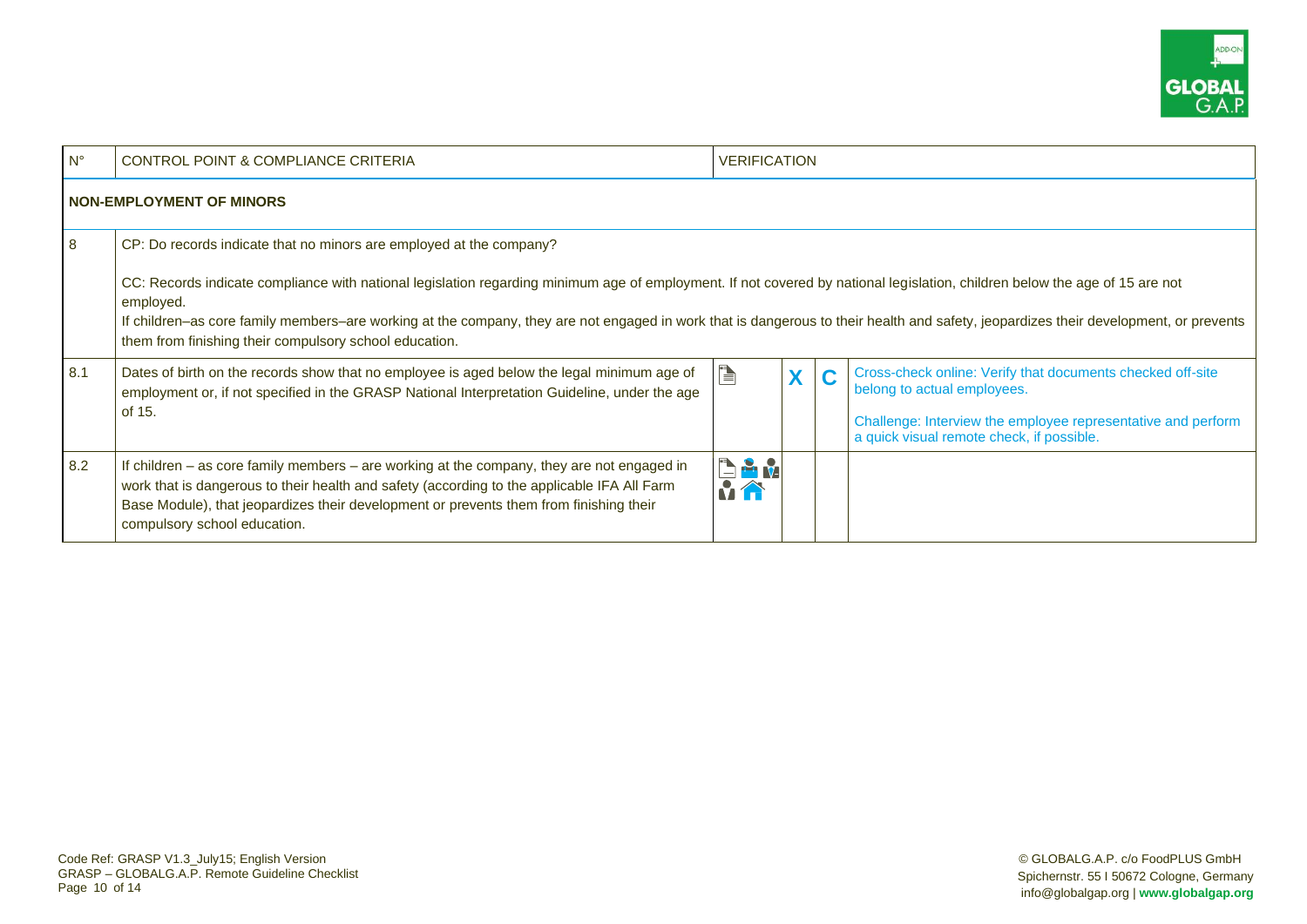

| $N^{\circ}$ | <b>CONTROL POINT &amp; COMPLIANCE CRITERIA</b><br><b>VERIFICATION</b>                                                                                                                                                                                                                                                                                                                                                                             |                     |          |   |                                                                                                                                                                                                                                                                                                                                     |  |  |  |  |
|-------------|---------------------------------------------------------------------------------------------------------------------------------------------------------------------------------------------------------------------------------------------------------------------------------------------------------------------------------------------------------------------------------------------------------------------------------------------------|---------------------|----------|---|-------------------------------------------------------------------------------------------------------------------------------------------------------------------------------------------------------------------------------------------------------------------------------------------------------------------------------------|--|--|--|--|
|             | ACCESS TO COMPULSORY SCHOOL EDUCATION                                                                                                                                                                                                                                                                                                                                                                                                             |                     |          |   |                                                                                                                                                                                                                                                                                                                                     |  |  |  |  |
| 9           | CP: Do the children of employees living on the company's production/handling sites have access to compulsory school education?<br>CC: There is documented evidence that children of employees at compulsory schooling age (according to national legislation) living on the company's production/handling sites have<br>access to compulsory school education, either through provided transport to a public school or through on-site schooling. |                     |          |   |                                                                                                                                                                                                                                                                                                                                     |  |  |  |  |
| 9.1         | There is a list of all children in the age of compulsory schooling age living on the company's<br>production/handling sites, with sufficient indications on name, name of parents, date of birth,<br>school attendance, etc. Children of management may be excluded.                                                                                                                                                                              | P                   |          |   | Cross-check online in interview with RSGP and the employee<br>representative where documents are filed and request evidence<br>of accessibility to RSGP and the employee representative.<br>Challenge content by checking the names of employees<br>working and in interviews.                                                      |  |  |  |  |
| 9.2         | There is evidence of transport facilities if children cannot reach school within acceptable<br>walking distance (half an hour walking or according to GRASP National Interpretation<br>Guideline).                                                                                                                                                                                                                                                | <b>Person</b><br>MÂ | <b>X</b> | C | Cross-check online in interview with RSGP and the employee<br>representative where documents are filed and request evidence<br>of accessibility to RSGP and the employee representative.<br>Challenge: Management should provide information about the<br>service and names of accessible schools as well as about the<br>distance. |  |  |  |  |
| 9.3         | There is evidence of an on-site schooling system when access to schools is not available.                                                                                                                                                                                                                                                                                                                                                         | d.                  |          |   |                                                                                                                                                                                                                                                                                                                                     |  |  |  |  |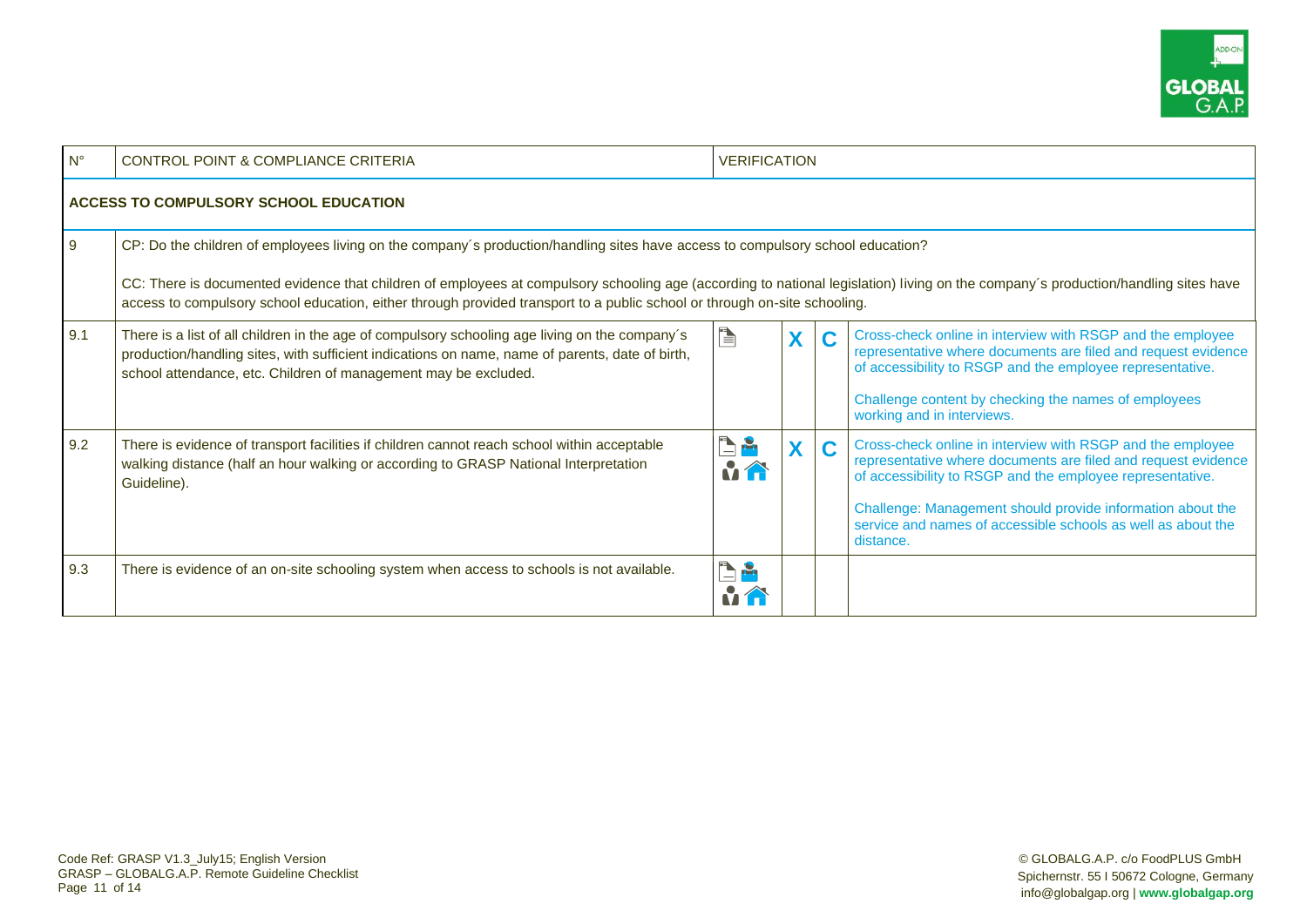

| $N^{\circ}$                                                                                                                                                                                                                                                                                                                                                                                                                                                                                                  | <b>CONTROL POINT &amp; COMPLIANCE CRITERIA</b>                                                                                                   | <b>VERIFICATION</b>    |   |   |                                                                                                                                                                                                                                                      |  |  |  |  |
|--------------------------------------------------------------------------------------------------------------------------------------------------------------------------------------------------------------------------------------------------------------------------------------------------------------------------------------------------------------------------------------------------------------------------------------------------------------------------------------------------------------|--------------------------------------------------------------------------------------------------------------------------------------------------|------------------------|---|---|------------------------------------------------------------------------------------------------------------------------------------------------------------------------------------------------------------------------------------------------------|--|--|--|--|
|                                                                                                                                                                                                                                                                                                                                                                                                                                                                                                              | <b>TIME RECORDING SYSTEM</b>                                                                                                                     |                        |   |   |                                                                                                                                                                                                                                                      |  |  |  |  |
| 10<br>CP: Is there a time recording system that shows daily working time and overtime on a daily basis for the employees?<br>CC: There is a time recording system implemented appropriate to the size of the company that makes working hours and overtime transparent for both employees and employer on a<br>daily basis. Working times of the employees during the last 24 months are documented. Records are regularly approved by the employees and accessible for the employees'<br>representative(s). |                                                                                                                                                  |                        |   |   |                                                                                                                                                                                                                                                      |  |  |  |  |
| 10.1                                                                                                                                                                                                                                                                                                                                                                                                                                                                                                         | A time recording system is implemented, appropriate to the size of the company (e.g. time<br>record sheet, check clock, electronic cards, etc.). | È<br>$\curvearrowleft$ | X |   | Cross-check online in interview with RSGP.                                                                                                                                                                                                           |  |  |  |  |
| 10.2                                                                                                                                                                                                                                                                                                                                                                                                                                                                                                         | The records indicate the regular working time for employees on a daily basis.                                                                    | È                      | X |   | Cross-check online: Verify that documents checked off-site<br>belong to actual employees.                                                                                                                                                            |  |  |  |  |
| 10.3                                                                                                                                                                                                                                                                                                                                                                                                                                                                                                         | The records indicate the overtime hours as defined by contracts per legislation for all<br>employees on a daily basis.                           | È                      | X |   | Cross-check online: Verify that documents checked off-site<br>belong to actual employees and with pay slips.                                                                                                                                         |  |  |  |  |
| 10.4                                                                                                                                                                                                                                                                                                                                                                                                                                                                                                         | The records indicate the breaks/festive days for the employees (on a daily basis).                                                               | è                      | X |   | Cross-check online: Verify that documents checked off-site<br>belong to actual employees.                                                                                                                                                            |  |  |  |  |
| 10.5                                                                                                                                                                                                                                                                                                                                                                                                                                                                                                         | The working records are regularly approved by the employees (e.g. regularly signed record<br>sheet, checking clock).                             | È                      | X | C | Cross-check online: Verify that documents checked off-site<br>belong to actual employees.<br>Challenge potential language barriers, method of approval by<br>employees, and cross-check in interview with employee<br>representative.                |  |  |  |  |
| 10.6                                                                                                                                                                                                                                                                                                                                                                                                                                                                                                         | Access to these records is provided to the employees' representative(s).                                                                         | <b>EA</b>              | X | C | Cross-check online: Verify that documents checked off-site<br>belong to actual employees.<br>Challenge accessibility, potential language barriers, method of<br>approval by employees, and cross-check in interview with<br>employee representative. |  |  |  |  |
| 10.7                                                                                                                                                                                                                                                                                                                                                                                                                                                                                                         | The records are kept for at least 24 months.                                                                                                     | È                      | X |   | Cross-check online in interview with RSGP and the employee<br>representative where documents are filed and request evidence<br>of accessibility to parties (RSGP, employee representative, and<br>employees).                                        |  |  |  |  |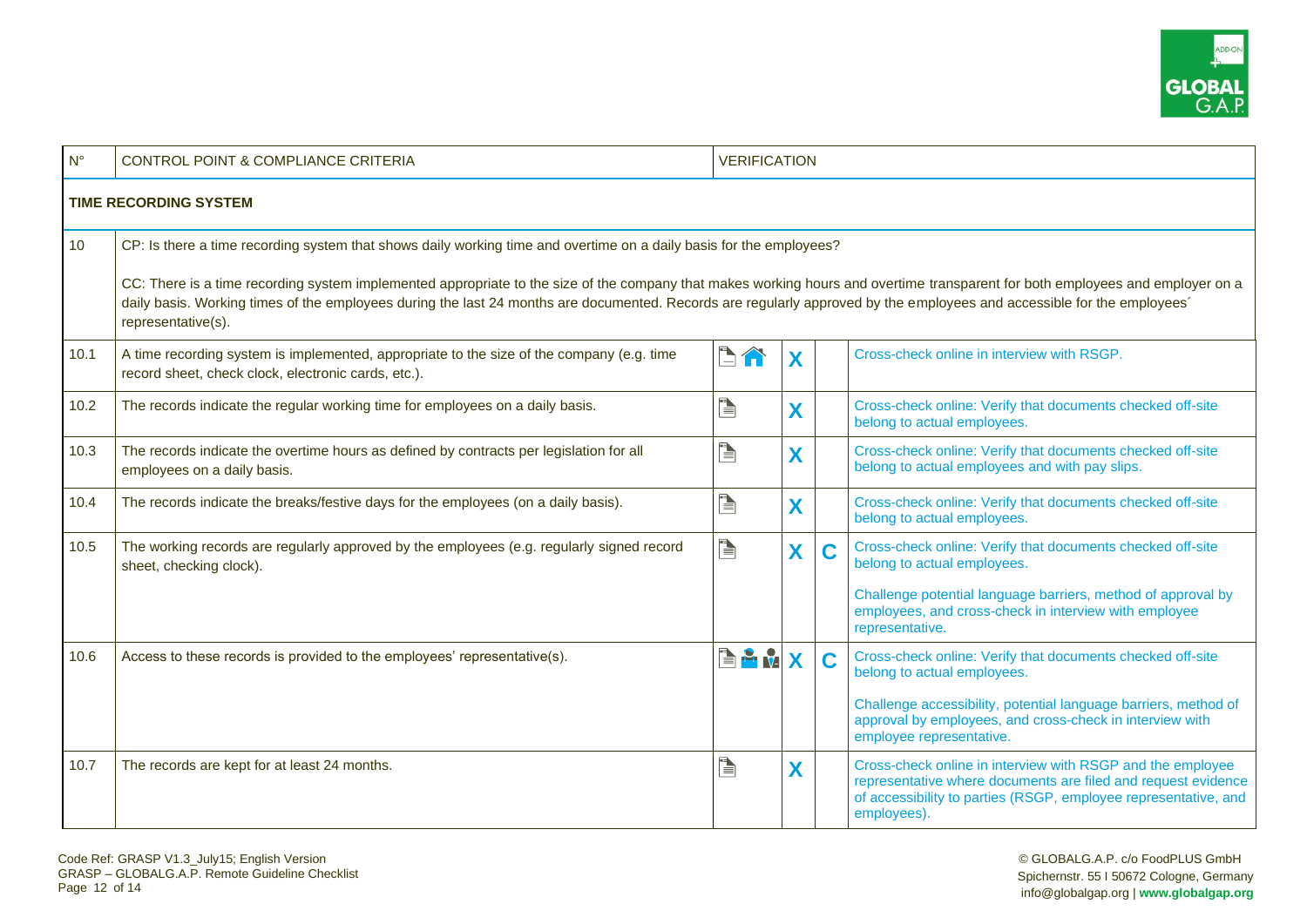

| $N^{\circ}$ | <b>CONTROL POINT &amp; COMPLIANCE CRITERIA</b>                                                                                                                                                                                                                                                                                                                                                                                                                                                                                                                                   | <b>VERIFICATION</b> |   |   |                                                                                                                                                                                                                                                                                                                                                        |  |  |  |  |
|-------------|----------------------------------------------------------------------------------------------------------------------------------------------------------------------------------------------------------------------------------------------------------------------------------------------------------------------------------------------------------------------------------------------------------------------------------------------------------------------------------------------------------------------------------------------------------------------------------|---------------------|---|---|--------------------------------------------------------------------------------------------------------------------------------------------------------------------------------------------------------------------------------------------------------------------------------------------------------------------------------------------------------|--|--|--|--|
|             | <b>WORKING HOURS &amp; BREAKS</b>                                                                                                                                                                                                                                                                                                                                                                                                                                                                                                                                                |                     |   |   |                                                                                                                                                                                                                                                                                                                                                        |  |  |  |  |
| 11          | CP: Do working hours and breaks documented in the time records comply with applicable legislation and/or collective bargaining agreements?<br>CC: Documented working hours, breaks and rest days are in line with applicable legislation and/or collective bargaining agreements. If not regulated more strictly by legislation,<br>records indicate that regular weekly working hours do not exceed a maximum of 48 hours. During peak season (harvest), weekly working time does not exceed a maximum of 60<br>hours. Rest breaks/days are also guaranteed during peak season. |                     |   |   |                                                                                                                                                                                                                                                                                                                                                        |  |  |  |  |
| 11.1        | Information on valid labor regulation and/or collective bargaining agreements regarding<br>working hours and breaks is available (e.g. in the GRASP National Interpretation Guideline).                                                                                                                                                                                                                                                                                                                                                                                          | $\Box$<br>ſĤ        | X | C | Cross-check online in interview with RSGP and the employee<br>representative where documents are filed and request evidence<br>of accessibility to RSGP and employee representative.<br>Challenge the way of providing the information, its accessibility,<br>potential language barriers, and method of approval by<br>employees.                     |  |  |  |  |
| 11.2        | Working hours including overtime as shown in the records indicate compliance with legal<br>regulations and/or collective bargaining agreements.                                                                                                                                                                                                                                                                                                                                                                                                                                  | E                   | X | C | Cross-check online: Verify that documents checked off-site<br>belong to actual employees and with pay slips.<br>Challenge inclusion of bargaining agreement information.                                                                                                                                                                               |  |  |  |  |
| 11.3        | Rest breaks/days as shown in the records indicate compliance with national regulations and/or<br>bargaining agreements.                                                                                                                                                                                                                                                                                                                                                                                                                                                          | è                   | X | C | Cross-check online: Verify that documents checked off-site<br>belong to actual employees.<br>Challenge inclusion of breaks in records for each contract type.                                                                                                                                                                                          |  |  |  |  |
| 11.4        | If not regulated more strictly by applicable legislation, regular weekly working time does not<br>exceed 48 hours. During peak season (harvest), weekly working time does not exceed 60<br>hours.                                                                                                                                                                                                                                                                                                                                                                                | EP V                |   | C | Cross-check online: Verify that documents checked off-site<br>belong to actual employees and with pay slips.<br>Challenge information about peak season and dates.                                                                                                                                                                                     |  |  |  |  |
| 11.5        | The records indicate that rest breaks/days are also guaranteed during peak season.                                                                                                                                                                                                                                                                                                                                                                                                                                                                                               |                     | X | C | Cross-check online: Verify that documents checked off-site<br>belong to actual employees.<br>Cross-check online in interview with RSGP and the employee<br>representative where documents are filed and request evidence<br>of accessibility to RSGP, employee representative, and<br>employees.<br>Challenge information about peak season and dates. |  |  |  |  |